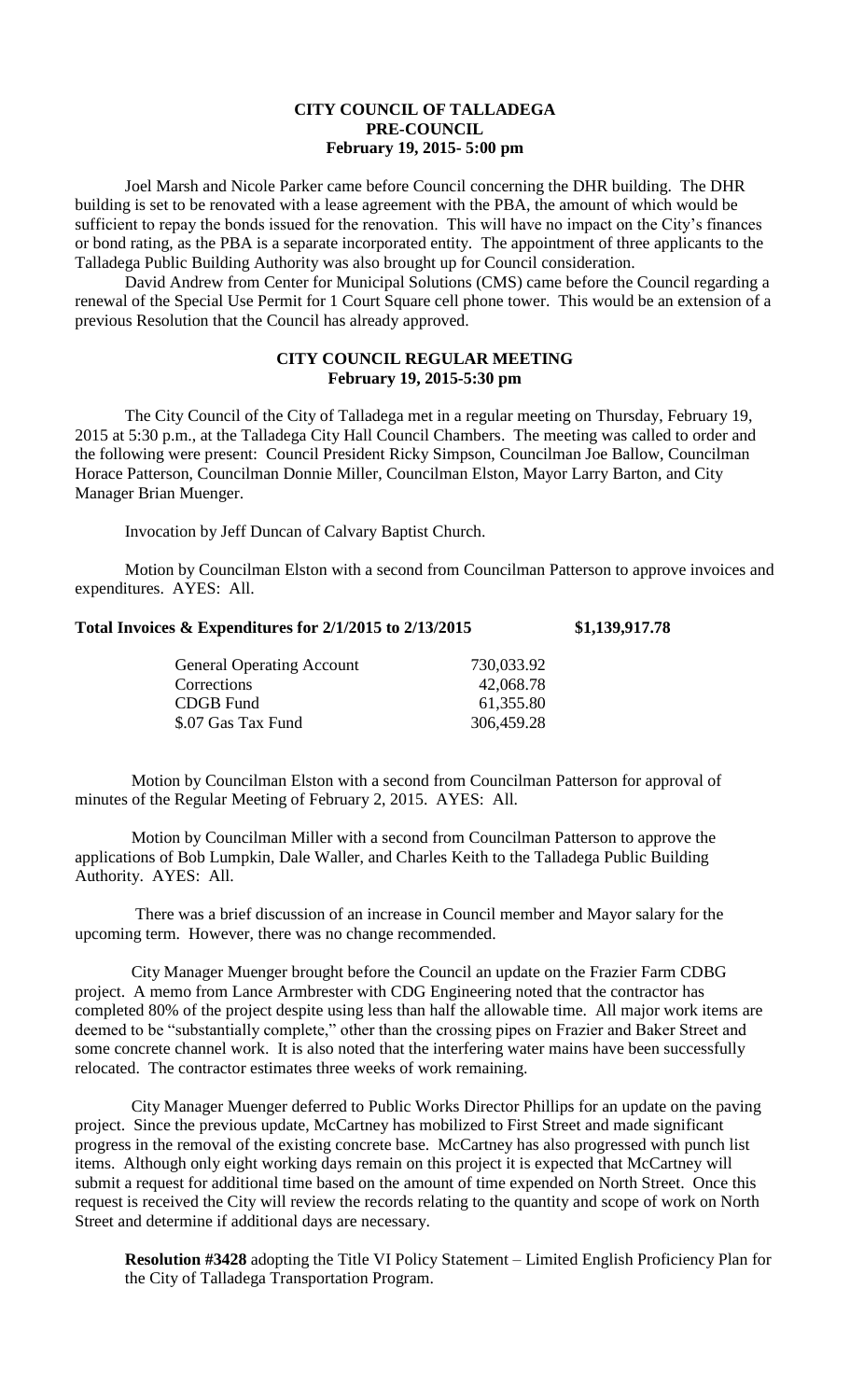Motion by Councilman Miller with a second by Councilman Ballow to approve Resolution #3428. Roll Call. AYES: All.

**Resolution #3429** authorizing removal of junk cars and assessing lien for cost of abatement to the lot at the intersection of Howard Street and Martin Luther King Jr. Blvd., Parcel ID 1308272007007000

Motion by Councilman Ballow with a second from Councilman Patterson to approve Resolution #3429. Roll Call. AYES: All.

**Resolution #3430** approving the contract with Waites Construction for the demolition of six properties for a total cost of \$20,800.00

Motion by Councilman Elston with a second from Councilman Patterson to approve Resolution #3430. Roll Call. AYES: All.

Tim Alexander, student from the University of Alabama at Birmingham came before the Council requesting support for UAB's athletics program in way of Resolution #3431.

**Resolution #3431** supporting the University of Alabama at Birmingham's Athletic Program.

Motion by Councilman Miller with a second from Councilman Patterson to approve Resolution #3431. Roll Call. AYES: Councilman Miller, Councilman Patterson, Councilman Ballow, and Councilman Simpson ABSTAIN: Councilman Elston

**Resolution #3432** authorizing the Mayor to accept on behalf of the City the Land and Water Conservation Fund grant award of \$46,650 for the ADA renovation of the restroom facilities at Veterans Park.

Motion by Councilman Patterson with a second from Councilman Miller to approve Resolution #3432. Roll Call. AYES: All.

**Resolution #3433** approving the contract with Emergency Equipment Professions for a 2015 model pumper unit for the Fire Department per bid specifications for a total cost of \$380,825.00

Motion by Councilman Elston with a second from Councilman Patterson to approve Resolution #3433. Roll Call. AYES: All.

**Resolution #3434** surplusing the Fire Department's 1994 Quality Spartan Pumper Fire Truck.

Motion by Councilman Elston with a second from Councilman Ballow to approve Resolution #3434. Roll Call. AYES: All.

**Resolution #3435** authorizing the execution of a quitclaim deed for the building occupied by the Department of Human Resources (DHR) to the Public Building Authority of the City of Talladega.

Motion by Councilman Elston with a second from Councilman Patterson to approve Resolution #3435. Roll Call. AYES: All.

**Resolution #3436** approving a contract with Neel-Schaffer for Phase I design services for the Haynes Street Detention Structure at a cost of \$23,000.00.

Motion by Councilman Ballow with a second from Councilman Patterson to approve Resolution #3436. Roll Call. AYES: All.

Motion by Councilman Elston with a second by Councilman Miller to approve the invoices and expenditures for the Water Department. AYES: All.

**Water Department Expenditures for 2/5/15 to 2/12/15 \$ 652,251.54**

| <b>Operations &amp; Maintenance</b> | 226,620.99 |
|-------------------------------------|------------|
| Revenue                             | 422,630.55 |
| Construction & Improvement          | 3,000.00   |

For Council information, City Manager Muenger came before the Council concerning the Cross-Connection Control Program. The annual Sanitary Survey of the water system was conducted by Alabama Department of Environmental Management (ADEM). The Water Department currently has in place a cross connection control program policy, but the policy has not been implemented or tracked.